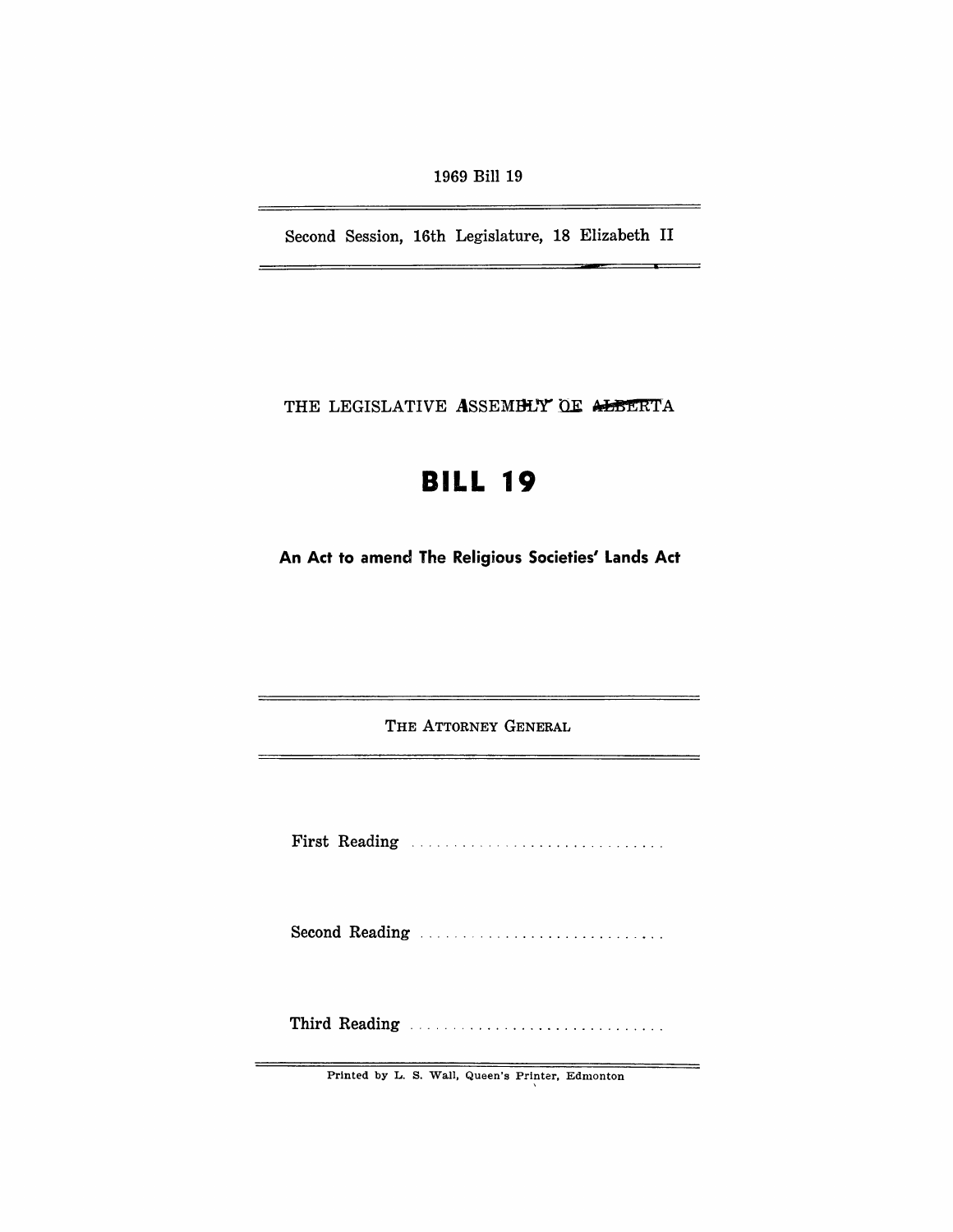## **BILL 19**

## 1969

An Act to amend The Religious Societies' Lands Act

## *(Assented to* , 1969)

HER MAJESTY, by and with the advice and consent of the Legislative Assembly of the Province of Alberta, enacts as follows:

*1. The Religious Societies' Lands Act* is hereby amended.

2. Section 27 is amended by striking out subsection (3) and by substituting the following:

(3) Where a cancellation and annulment of incorporation is made pursuant to this section the Lieutenant Governor in Council may

- (a) appoint a person to wind up the affairs of the congregation and pay creditors and claimants thereof who are entitled thereto, and
- (b) provide for the remuneration of that person and the payment of his expenses and other costs incidental to the winding-up, out of the assets of the congregation or otherwise as he thinks fit.

(4) Where there is a surplus of assets after all the liabilities of the former corporation and liquidation expenses have been paid, the person appointed under subsection (3) shall

- (a) call, upon reasonable notice, which may include advertising in a newspaper having circulation in the general geographical area inhabited by the members of the congregation, a meeting of the persons who were members of the congregation at the time its incorporation was cancelled, and that meeting may, by resolution, direct the person to distribute the surplus to one or more religious or charitable organizations named in the resolution, or
- (b) where no resolution is passed pursuant to and in accordance with clause  $(a)$ , in writing notify the Lieutenant Governor in Council of the facts, whereupon the Lieutenant Governor in Council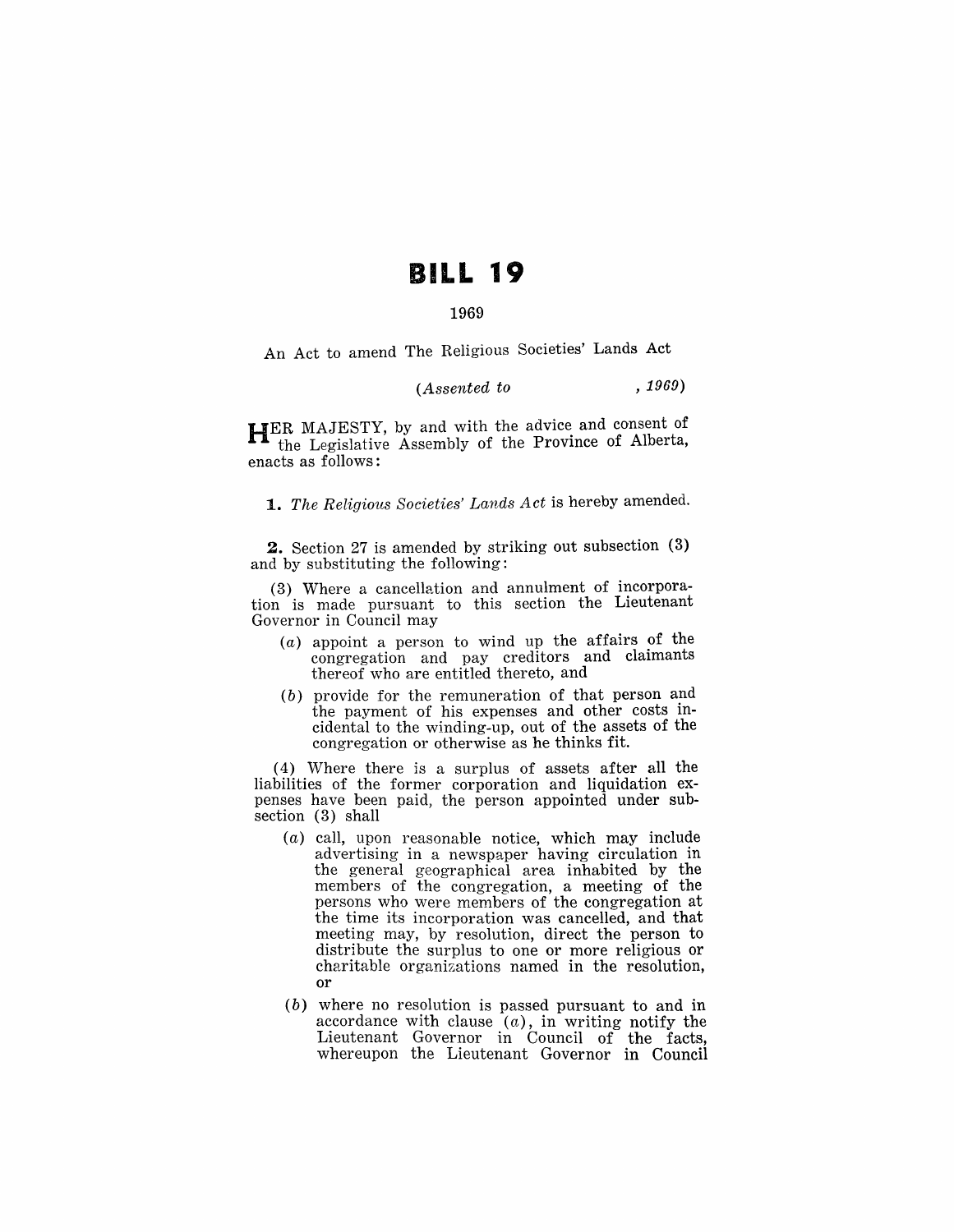## **Explanatory Notes**

**I.** This Bill amends chapter 285 of the Revised Statutes.

#### **2.** Section 27 presently reads:

27. (1) The Lieutenant Governor in Council may at any time for cause cancel and annul the incorporation of any congregation incorporated under this Act, and upon notice of the cancellation being mailed to the corporation i

(2) Notwithstanding Rubsection 0), nothing contained in that sub-section shall be construed to impair the recourse of any creditor or claimant of the corporation.

(3) Where the incorporation of any congregation incorporated under this Act is for cause cancelled and annulled the Lieutenant Governor in Council

(a) may appoint such person as he thinks fit to wind up the affairs of the congregation and after payment of creditors distribute its assets among the members thereof, and

(b) may provide for the remuneration of such person out of the assets of the congregation or otherwise as he thinks fit.

This change is designed to alter the liquidator's powers in respect of surplus assets, since the present direction compels him to do something which might affect the tax position of both the corporate congregation and individual members thereof.